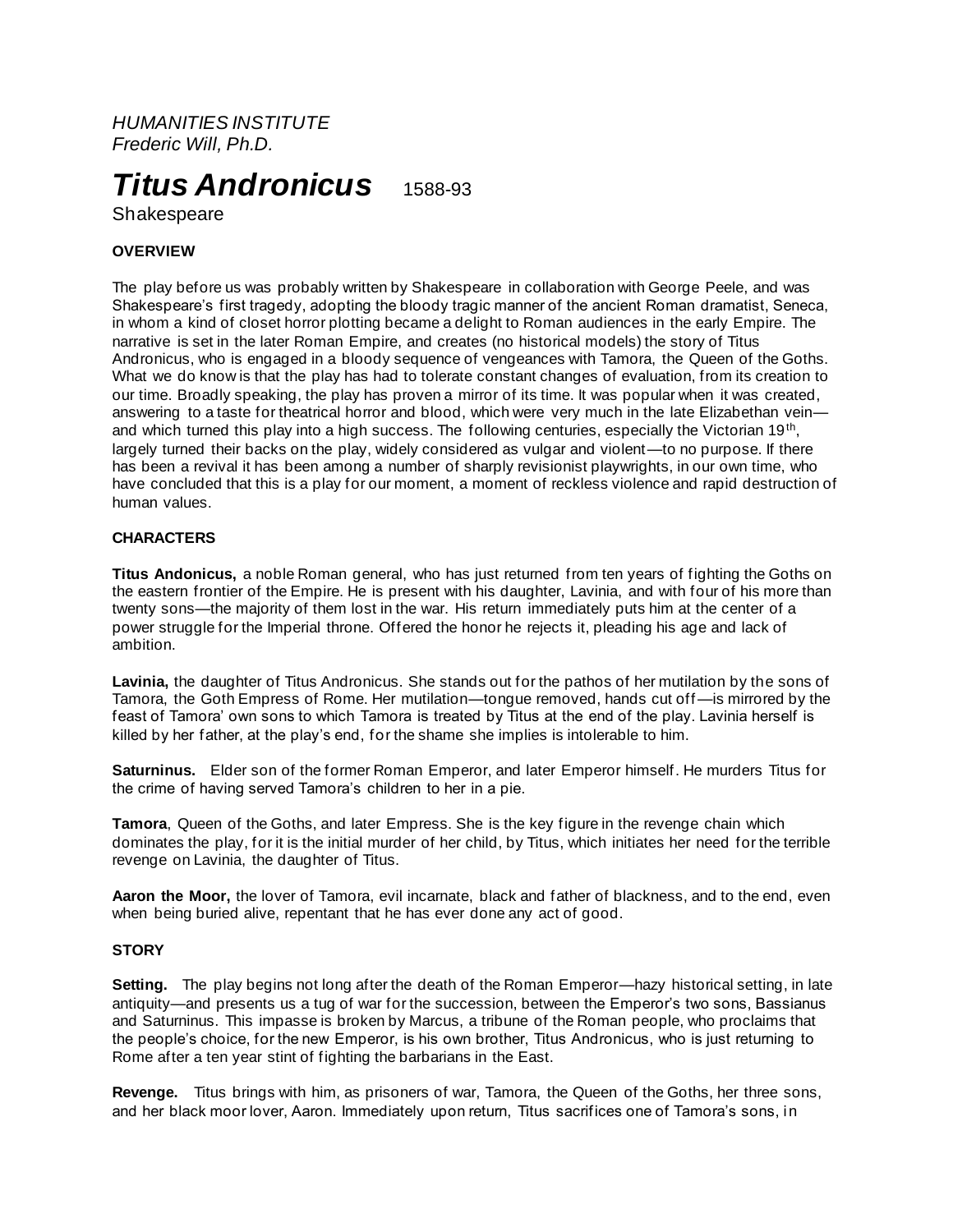revenge for the loss of his own sons in the eastern campaign. For this act Tamora vows a revenge, which will trigger the events of the entire play.

**Development.** Meanwhile Titus himself refuses to accept the emperorship, and supports Saturninus for the role; Saturninus accepts, saying that his first act will be to marry Lavinia, Titus' daughter. To this Titus agrees, although Lavinia is already betrothed to Saturninus' brother, Bassianus, who refuses to release her. In a scuffle, Titus mixes it up with these rivals for Lavinia, in the course of which he murders his own son, Mutius. At this point—in the often loosely jointed forward movement of the play—Saturninus decides to mock Titus by marrying Tamora himself, and with her joining forces in a plan to avenge the recent sacrifice of Tamora's young son.

**Horror.** During a hunt the next day, Aaron the Moor persuades the sons of Tamora to kill Bassianus, so that they will be able to rape Lavinia, Titus' daughter. They carry out these amazing violences, raping Lavinia, cutting off her hands and cutting out her tongue. Aaron writes a forged letter, pinning the responsibility for these murders on the sons of Titus, who are accordingly sentenced to death. Marcus, Titus' brother, subsequently discovers the wasted Lavinia, whom he takes to her totally devastated father, who is trying to cope with the false accusations raised against his sons. Aaron subsequently appears, with an offer to Titus; Titus' son will be spared if Titus (or his brother) cuts off his own hand, and sends it to Aaron. Titus complies but it rewarded by dreadful tragedy in the return post: his own hand returned, plus the decapitated heads of his two falsely accused sons. (Yes, Aaron seems to be breaking a world record for evil!)

**Playout.** In the playout of these more than pregnant events, the maimed Lavinia figures out how to describe her attackers. Tamora gives birth to a mixed race child, fathered by Aron, who flees with the infant to protect it from the hostility of the Roman crowds. Back in Rome, Titus' behavior—think of the stress on the man!—leads people to doubt his sanity, and Tamora the ever vengeful moves against him. (Her sons Chiron and Demetrius are with her.) Dressed as the Spirits of Revenge, Murder, and Rape, they visit Titus, with the promise they will aid him in taking revenge on all his foes, if he will dissuade his son Lucius from his imminent attack on the city of Rome. While arrangements are being made for that intervention,

Titus detains the two sons of Tamora, Murder and Rape, slits their throats, and bakes their heads in a pie. The next day, the unlucky Tamora consumes this frightful dish, there is a general brawl in Rome, during which Titus kills both his daughter, Lavinia, and Tamora, Titus' son Lucius is proclaimed Emperor, and the trumpets herald a new era of amnesty, peace, and reconciliation in Rome.

## **THEMES**

**Revenge.** The entire development of the play centers around revenge. Upon return from ten years of war, Titus has ordered the sacrifice of the son of Tamora, the Goth queen who has been taken prisoner by Rome. This sacrifice opens the whole revenge narrative of the play. The subsequent rape and mutilation of Titus's daughter, Lavinia, traces back directly to Tamora' desire for revenge against Titus. Titus' ultimate revenge against Tamora must await the end of the play, and the news she has consumed the heads of her two boys in a pie prepared for her by Titus.

**Sadism.** Shakespeare stepped straight into the Senecan tradition, as well into a sure fire seller tradition of his own Elizabethan moment, when he wrote *Titus Andronicus* as his debut tragedy, very near the beginning of his own career. His characters perform the kinds of sadistic acts—raping, cutting out a tongue; serving up children's heads, twice, as cunningly disguised gifts—which innumerable viewers of TV shows like Game of Thrones will have learned to take in stride, and which a culture of cults, like that of Nigeria, will have long ago learned how to replicate.

**Power.** From the outset, with the return of Titus from ten years of fighting in the east, power control has been a crucial factor in this play. There is much struggle for control of Rome, with Titus' sons pitted against those of Tamora, and the backdrop of power struggle more generally, between Rome and its barbarian foes. Is there, in the play, evidence of the beauty of grace, charity, or even weakness? If there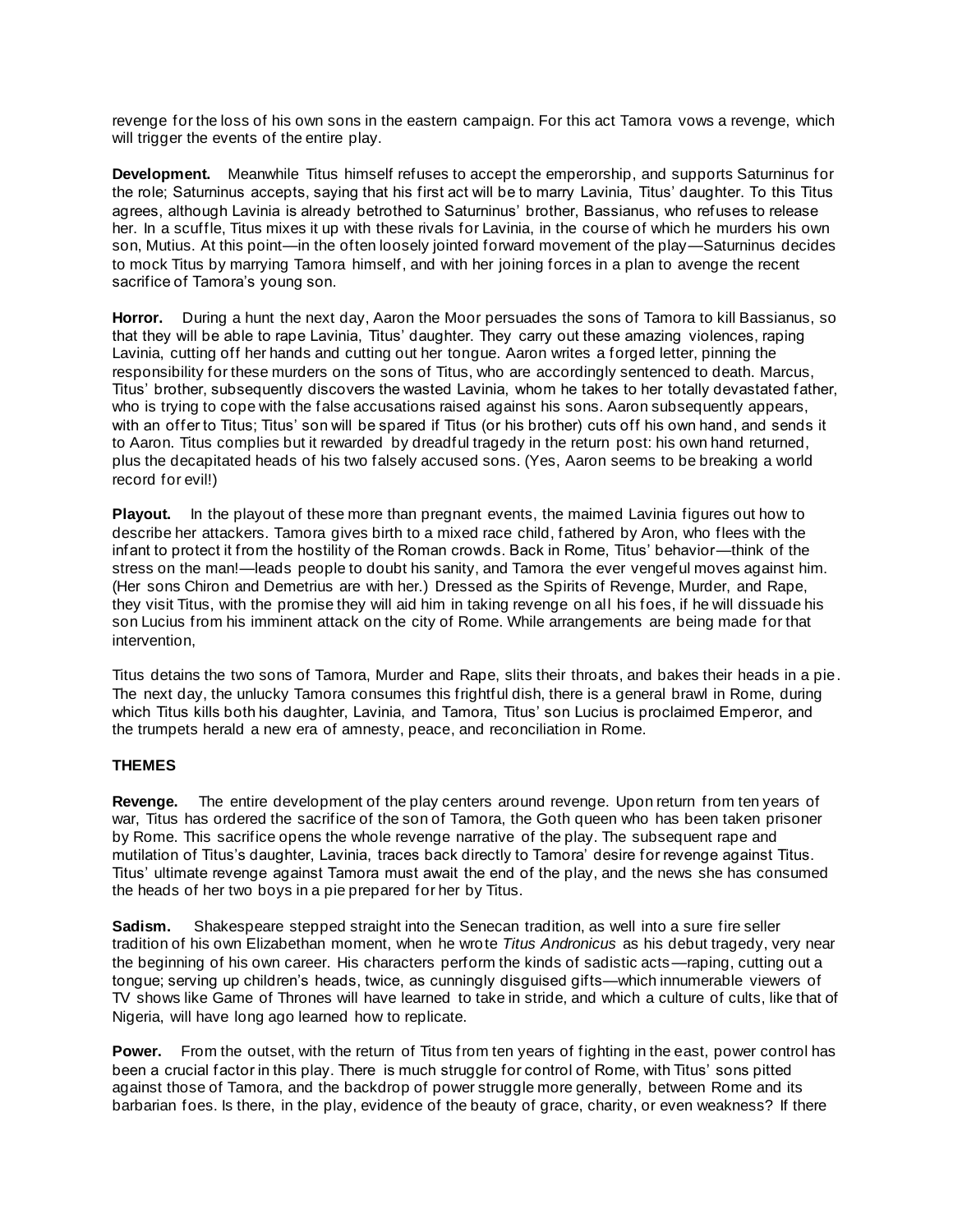is, it must be reserved for Lavinia to display it. Her invention of a new language, under the pressure of desperation, is perhaps the play's one tribute to ingenuity and grace.

### CHARACTER ANALYSIS

#### **Titus Andronicus**

Character Titus Andronicus is the main character. We first meet him as a triumphant military victor, returning to Rome after ten years of fighting the barbarians. We learn about him from his decision not to accept the Imperial power for himself , on the grounds that he is too old and lacks strength. He is unable, though, to remain apart from the fray of imperial politics. He takes the self -engaging move of backing the sacrifice of Alarbus, the son of Tamora, and thereby subjecting himself —and his family—to the chain of revenge which Tamora will inaugurate, by seeing to the maiming and raping of his daughter, then, a bit later, to sponsoring the dirty plot by which he is tricked by Aaron into losing two sons and his right hand. Titus Andronicus is from that point on helpless to resist the maze of vengeance actions, which swallow him up and kill him in the end, though not before he has himself killed his precious daughter Lavinia. Good guy, no, but with more potential than any other character, to give something to the world as he passes.

**Parallels.** Three figures from Greek antiquity suggest themselves as parallels. **Nestor,** the wise old man full of wise old saws, in *The Odyssey*, carries with him the incense of former military greatness, like Titus, but is when we meet him retired from the fray. He is drawn on regularly for advice. **Agamemnon,** the leader of the Greek forces in the Trojan War, is forced to sacrifice his daughter, Iphigenia, in order to make the winds blow, so that the navy can continue on its way to Troy. **Hector**, the commander of the Trojan Forces in the*Iliad*, is a vulnerable family man, like Titus, and like Titus he succumbs to excessive difficulties of life in the fast action lane. Like Titus, he ultimately dies at the hands of his deadly enemy.

#### **Illustrative moments**

**Retiring**. Upon return from the wars, many in Rome urge Titus to accept the imperial throne, but he refuses, insisting he is too old. Little does he realize into what a different kind of hell of revenge and hostility he is stepping.

**Horrified**. Looking upon the maimed and raped body of his daughter, Titus is horrified. He cannot contain his despair, which, as he says, overflows like the Nile. He is completely wiped out.

**Vengeful.** Titus plans his revenge against the children of Tamora. They will ultimately be baked in a pie for their mother to feast on, just the tit for tat that Titus, who has already inflicted death on one of Tamora's children, wants to damn the mother with.

**Pure**. Titus prioritized purity, after his cultural fashion, and is therefore particularly pained by the shame caused him by the defilement of Lavinia. By killing her, at the end of the play, he hopes to blot out his own shame.

**Mad.** Intermittently, signs of madness break through into the discourse of Titus, who is made particularly desperate—because of the mutilation of his daughter—to any emphasis on the word *hands.*

#### **Discussion questions**

Does Shakespeare intend for us to feel sympathy for any party or individual in this play, or is it a horror show from start to beginning? Does Titus, our 'main character,' win our hearts with his crushed despair at the loss of his daughter? Does Tamora win us over, with the same emotion at the outset of the play?

What is the image of the Moor or Blackamoor in this play? How does this image compare with what Shakespeare creates for Iago in *Othell*o? What sentiment in his audience is Shakespeare creating, by